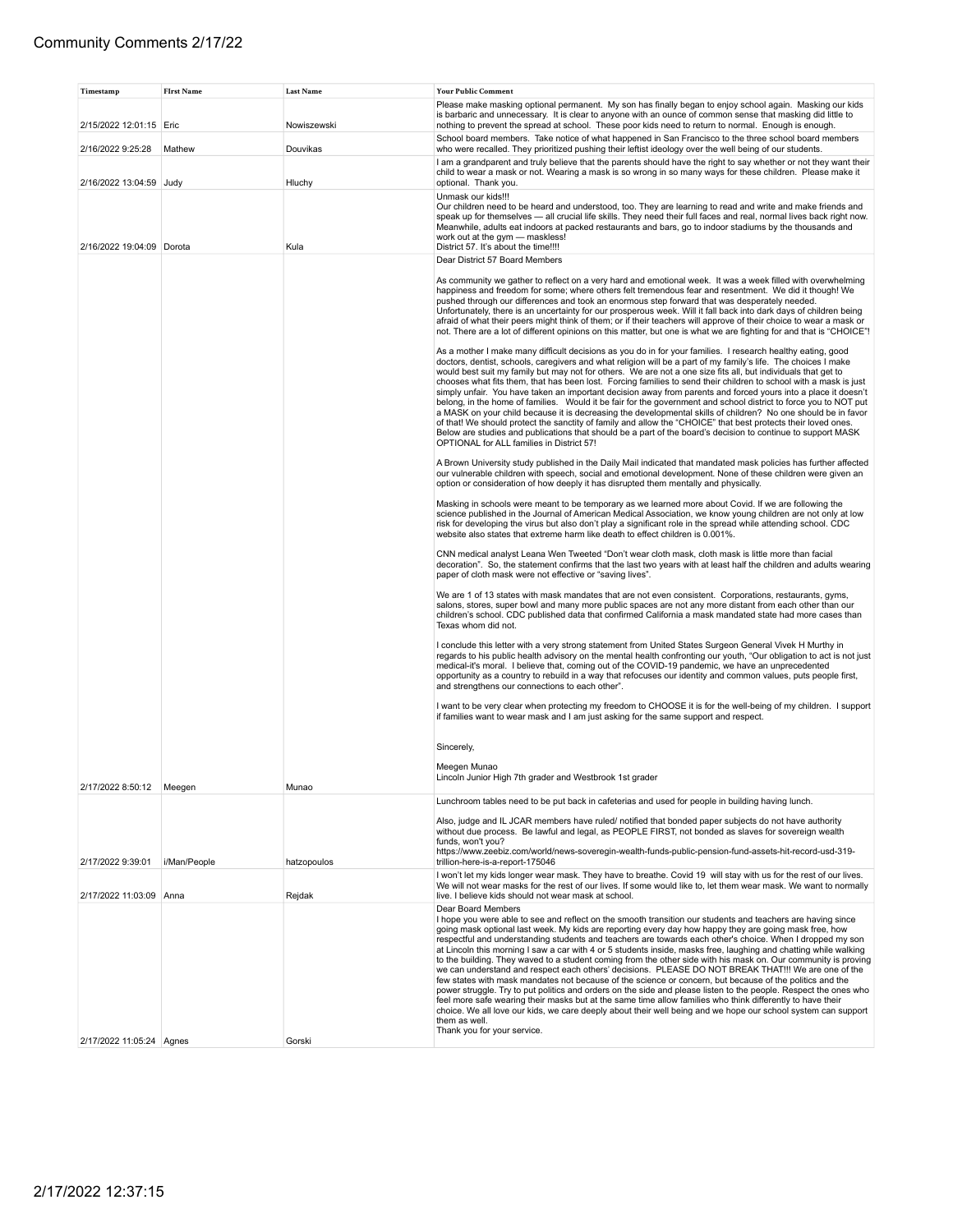|                            |         | District 57 Board Members,                                                                                                                                                                                                                                                                                                                                                                                                                                                                                                                                                                                                                                                                                                                                                                                                                                                                                                                                                                                                                                                                                                                                                                                                                                                                            |
|----------------------------|---------|-------------------------------------------------------------------------------------------------------------------------------------------------------------------------------------------------------------------------------------------------------------------------------------------------------------------------------------------------------------------------------------------------------------------------------------------------------------------------------------------------------------------------------------------------------------------------------------------------------------------------------------------------------------------------------------------------------------------------------------------------------------------------------------------------------------------------------------------------------------------------------------------------------------------------------------------------------------------------------------------------------------------------------------------------------------------------------------------------------------------------------------------------------------------------------------------------------------------------------------------------------------------------------------------------------|
|                            |         | As the legal proceedings related to the state requirements for schools to follow COVID-19 masking and<br>exclusion continue, please consider developing your own plan that will continue to assure safer environments<br>for our kids while at school during the COVID-19 pandemic. If the court, or the district's legal advisors clarify<br>that districts do have the authority to enact their own requirements, we fully support a district masking<br>requirement when community transmission of COVID-19 is at CDC's substantial or high levels. When case<br>activity falls below those levels, masking requirements could be removed.                                                                                                                                                                                                                                                                                                                                                                                                                                                                                                                                                                                                                                                         |
|                            |         | The Board's decision to remove masking requirements and stop contact tracing and excluding close contacts<br>immediately following the Sangamon County judge's verdict seems to indicate that the district was only doing<br>those things because they had to rather than doing them because they helped to reduce risk of COVID-19<br>transmission in schools and to support safer in person learning. Other districts, including those named in the<br>lawsuit, have continued these requirements pending the appeal through the court or based on their own district<br>requirements. Preventing the spread of COVID-19, keeping children healthy, and meeting their educational and<br>social needs are not mutually exclusive goals.                                                                                                                                                                                                                                                                                                                                                                                                                                                                                                                                                             |
|                            |         | It is very encouraging that cases and hospitalizations have decreased significantly from their peaks just 1<br>month ago. However, as of 2/15/22, the number of new cases per 100,000 population in the last 7 days for<br>60056 was still 4.5 times the level that CDC recommends people wear masks in public indoor settings to<br>decrease transmission. COVID-19 spreads through droplets and the air when an infected person breathes,<br>coughs, sings, yells, etc. Masking continues to be an effective and critical tool when the number of new<br>infections is high because people who do not have symptoms or have not yet developed symptoms may be<br>unaware of their infectiousness to others. CDC estimates these individuals account for more than 50% of<br>COVID-19 transmission. More COVID-19 cases in the community increases the likelihood that students, staff,<br>or visitors in our schools may be infectious. The community benefit of masking is due to the combination of<br>reducing the emission of virus from people who are infected (with or without symptoms) and by reducing<br>inhalation of these droplets by others who are masking. The individual prevention benefit increases with<br>increasing numbers of people using masks consistently and correctly. |
|                            |         | COVID-19 has impacted everyone over the past two years in some way. People have lost loved ones who died<br>as result of COVID-19, seen family members or friends hospitalized, lost their jobs, and struggled with mental<br>health issues related to the unknowns of a novel infectious disease pandemic. Masks are not a singular cause<br>of emotional distress. Doing what we can to limit COVID-19 transmission, protecting ourselves and those<br>around us, and learning about how to care for and respect those around us will help us to weather the COVID<br>storm now and in the future.                                                                                                                                                                                                                                                                                                                                                                                                                                                                                                                                                                                                                                                                                                  |
| 2/17/2022 11:45:34 Chris   | Hoff    | "For every action, there is an equal and opposite reaction." - Isaac Newton<br>This falls true in the reaction of masks. Though there is debate on how effective masks are, we cannot be blind<br>to say that wearing them has not come at a cost. Masks are hindering our children's ability to hear, see<br>emotion, LEARN and so much more.                                                                                                                                                                                                                                                                                                                                                                                                                                                                                                                                                                                                                                                                                                                                                                                                                                                                                                                                                        |
|                            |         | If we are all in this "together" then let's please actually do so. My sister and I, whom are both in this district,<br>share very different views around covid and masks are a big topic of where we differ. HOWEVER, though not<br>easy, we both have respect for each other on how we choose to support and care for our families. Choosing to<br>agree to disagree has been the most peaceful path we have taken to get through this, TOGETHER. Though we<br>may not agree with the same safety measures, we both agree that each individual family has that right to<br>choose what is best for their own family.                                                                                                                                                                                                                                                                                                                                                                                                                                                                                                                                                                                                                                                                                 |
|                            |         | I want to note the positive feedback from my family alone from the first week of kids being able to go to school                                                                                                                                                                                                                                                                                                                                                                                                                                                                                                                                                                                                                                                                                                                                                                                                                                                                                                                                                                                                                                                                                                                                                                                      |
|                            |         | mask-less:<br>My child who's been suffering from a rash from his mask is finally getting a break and it's starting to clear up.<br>He was so happy to see his friends faces and he hopes he'll see his teacher's face soon because he said he<br>doesn't even know what she looks like.                                                                                                                                                                                                                                                                                                                                                                                                                                                                                                                                                                                                                                                                                                                                                                                                                                                                                                                                                                                                               |
|                            |         | My kindergarten son's teacher said he was a completely different kid and was beaming in school! Another of his<br>friend's in class said "he got his smile back!". If that isn't enough to squeeze your heart, I'm not sure what to say<br>after this.                                                                                                                                                                                                                                                                                                                                                                                                                                                                                                                                                                                                                                                                                                                                                                                                                                                                                                                                                                                                                                                |
|                            |         | I hope we continue to grow through this and support each others difference of opinions. I have told my children<br>to be respectful to all those who choose to wear a mask and to stand in their choice to not wear one as well.<br>This itself is a learning lesson for the children. We can all see differently about a topic, but let's respect that<br>there is no right or wrong decision and that the right for free choice is the most prudent option.                                                                                                                                                                                                                                                                                                                                                                                                                                                                                                                                                                                                                                                                                                                                                                                                                                         |
| 2/17/2022 11:46:12 Katlyn  | Lubrano | We have hidden behind a mask from a virus for the past few years. We have lived in fear and division. Let a<br>new chapter begin. I'm calling it - "Smiles are contagious; let's start spreading more of them."                                                                                                                                                                                                                                                                                                                                                                                                                                                                                                                                                                                                                                                                                                                                                                                                                                                                                                                                                                                                                                                                                       |
|                            |         | Dear Administration of D57,                                                                                                                                                                                                                                                                                                                                                                                                                                                                                                                                                                                                                                                                                                                                                                                                                                                                                                                                                                                                                                                                                                                                                                                                                                                                           |
|                            |         | While many parents are not vocal about it, there are a lot of parents who ARE happy to have a choice for<br>their child if they will mask or not. Personal reasons or health reasons, does not matter, each family should<br>have a choice in what is best for their child's well-being. After 2 years of this, many families are going through<br>things at home that no one else would understand so we should all respect the fact that we are doing our best<br>but sometimes our best looks different than someone else's and that's okay! It is time we move forward<br>together and stop creating more division within our community. It is okay that we don't always see eye to eye<br>but please realize that this day of peeling away from the safety of a forced mask was inevitable. The governor<br>was sued in the first place because it is unlawful.                                                                                                                                                                                                                                                                                                                                                                                                                                  |
|                            |         | If you walk the halls of the schools you would see that this is not a small fringe minority students are<br>happy and quite frankly, many parents just appreciate having the ability to choose instead of a unilateral one<br>size fits all approach. My son's teacher stated, "He was over the moon happy today" on his first day without a<br>mask and as a mother, I burst in to tears of joy for him. Sadness also swept over me thinking about what these<br>children have endured.                                                                                                                                                                                                                                                                                                                                                                                                                                                                                                                                                                                                                                                                                                                                                                                                              |
|                            |         | Mask mandates are being lifted across our country and recently the CDC stated that masking guidance will<br>be changing since numbers are low and cloth masks are not effective at stopping a respiratory virus. This is our<br>opportunity to safely move forward and TRY. Please continue to TRY this approach for the sake of these kids.<br>No one is proposing we force anyone to take the masks off, we just want the equal option to choose what is<br>best for our children whatever that may be.                                                                                                                                                                                                                                                                                                                                                                                                                                                                                                                                                                                                                                                                                                                                                                                             |
| 2/17/2022 11:50:24 Tabitha | Zamar   | Mount Prospect's town slogan is, "Where friendliness is a way of life" and it's time we come together and<br>start being more friendly and kind to ALL opinions.<br>Please do not shut one group out and become dictators over our children but rather embrace & accept our<br>differing views and listen to the parents of this community by giving the freedom to choose.<br>Thank you.                                                                                                                                                                                                                                                                                                                                                                                                                                                                                                                                                                                                                                                                                                                                                                                                                                                                                                             |